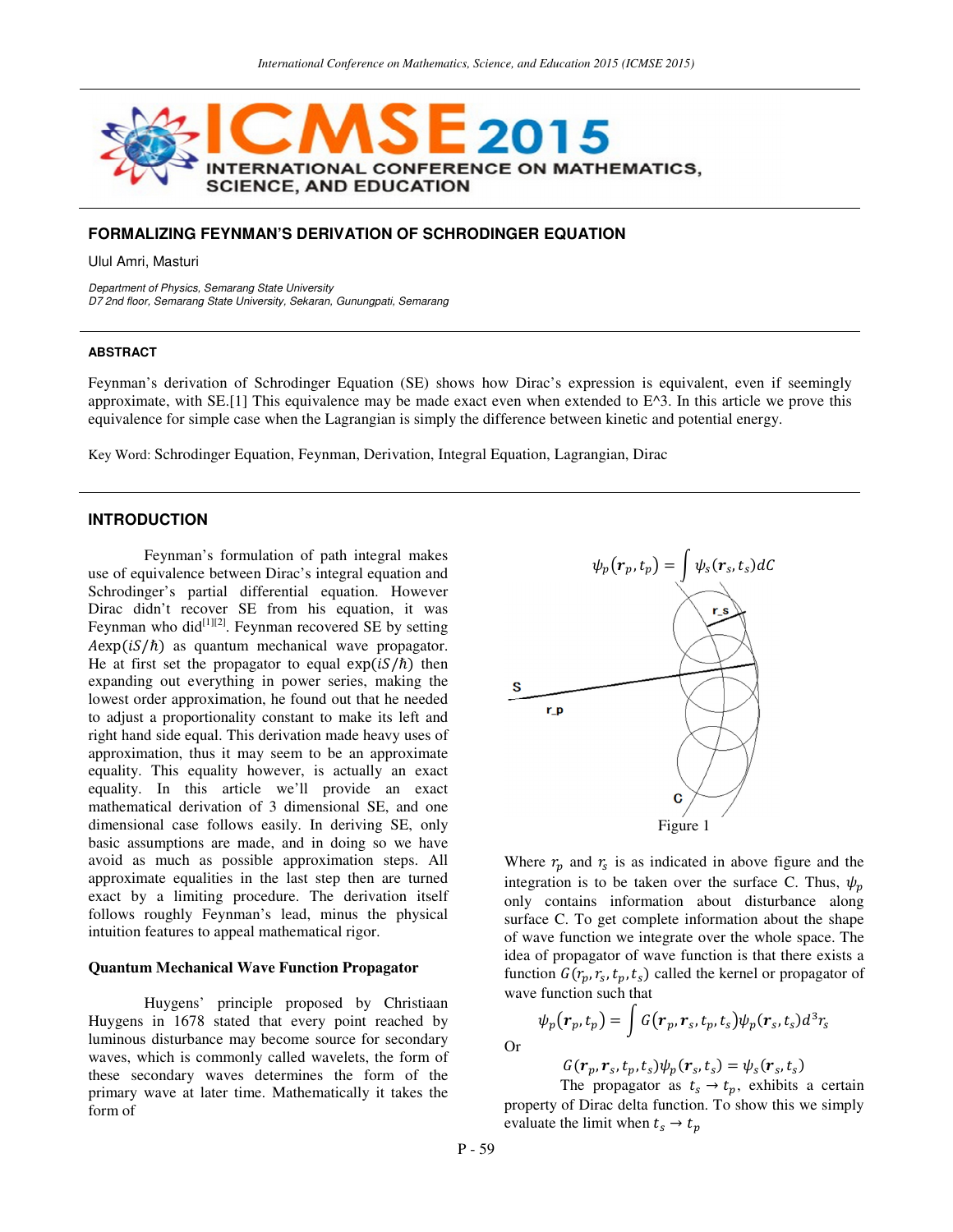$$
\psi_p(\boldsymbol{r}_p,t_p) = \int G(\boldsymbol{r}_p,\boldsymbol{r}_s,t_p,t_s) \psi_p(\boldsymbol{r}_s,t_p) d^3r_s
$$

Which by definition we know that for arbitrary  $a < k <$ b we have

$$
X(k) = \int_{a}^{b} G \times X(l) dl
$$

$$
G = \delta(l - k)
$$

Later in the derivation we'll find that our quantum mechanical wave propagator reduces to Dirac delta.

The propagator of quantum mechanical wave function is found to be proportional to  $exp(iS/\hbar)$  by Feynman<sup>[1][2]</sup> after reading a paper by Dirac.

## **Approximating Propagator and Finding Proportionality Constant**

From Feynman's own derivation<sup>[1][2][3]</sup> we know that the propagator of quantum mechanical wave function is proportional to  $exp(iS/\hbar)$  as is found by Feynman. In the simplest case the Lagrangian is simply the difference between kinetic and potential energy.

$$
L=\frac{1}{2}m\mathbf{v}(t)\cdot\mathbf{v}(t)-U(\mathbf{r}(t))
$$

Thus for small time interval  $\epsilon = t_2 - t_1$ 

$$
S = \int_{t_1}^{t_2} L dt \approx L_{ave} \epsilon = (K_{ave} - U_{ave})\epsilon
$$

$$
K_{ave} = \frac{1}{2}m\frac{(\mathbf{y} - \mathbf{x}) \cdot (\mathbf{y} - \mathbf{x})}{\epsilon^2}
$$

$$
U_{ave} = U(\frac{1}{2}(\mathbf{x} + \mathbf{y}))
$$

With  $y$  and  $x$  defined as

$$
\mathbf{y} = \int_0^{t_2} \mathbf{v} \, dt = \mathbf{r}(t_2)
$$

$$
\mathbf{x} = \int_0^{t_1} \mathbf{v} \, dt = \mathbf{r}(t_1)
$$

or

$$
S \approx \frac{m}{2\epsilon}(\mathbf{y} - \mathbf{x}) \cdot (\mathbf{x} - \mathbf{y}) - \epsilon U(\frac{1}{2}(\mathbf{x} + \mathbf{y}))
$$

 $2\epsilon$ <br>We note that as  $\epsilon$  tends to 0, the approximate equalities will become exact equalities. To show this, we know that Lagrangian is a function that depends on time t.

$$
L(t) = K(\mathbf{v}(t)) - U(\mathbf{r}(t))
$$

By mean value theorem, we know that there exists  $t_m$ such that for  $t_1 < t_m < t_2$  we have

$$
\frac{\int_{t_1}^{t_2} L(t)dt}{t_2 - t_1} = L(t_m)
$$

Invoking another mean value theorem,  $K_{ave}$  then can be expressed as

$$
K_{ave} = \frac{1}{2}m\frac{(\mathbf{y}-\mathbf{x})\cdot(\mathbf{y}-\mathbf{x})}{\epsilon^2} = \frac{1}{2}m\mathbf{v}_v\cdot\mathbf{v}_v
$$

Where component of  $v_v$  are defined such that for each components  $y_i$  and  $x_i$  of  $y$  and  $x$  there exists some  $t_{v,i}$ with  $t_1 < t_{v,i} < t_2$ , s.t.

$$
\frac{y_i - x_i}{t_2 - t_1} = \frac{\int_{t_1}^{t_2} v_i(t) dt}{t_2 - t_1} = v_i(t_{v,i})
$$

Or to be explicit  $v_i(t_{v,i})$ 's are components of  $v_v$ .

We can express  $\frac{1}{2}(x+y) = z$ , assuming component  $z_i$  of **z** lies in between components  $y_i$  and  $x_i$ of **y** and **x** as well as the continuity of  $r(t)$  within  $t_1 \le t \le t_2$ , then by intermediate value theorem for each components  $z_i$  of **z** we have for some  $t_{x,i}$  with  $t_1$  <  $t_{x,i} < t_2,$ 

$$
z_i = r_i(t_{x,i})
$$
  
\nThen substituting back we have  
\n
$$
S = \int_{t_1}^{t_2} L dt = L(t_m)\epsilon
$$
\n
$$
= \left\{ \frac{1}{2} m v(t_m) \cdot v(t_m) - U(r(t_m)) \right\} \epsilon
$$
\n
$$
L_{ave} \epsilon = \left\{ \frac{1}{2} m v_v \cdot v_v - U(z) \right\} \epsilon
$$

Now taking the limit as  $t_2 \rightarrow t_1$ , and by squeeze theorem we have for each  $t_{v,i}$ 's and  $t_{x,i}$ 's

$$
t_1 = t_{v,i} = t_m = t_{x,i} = t_2
$$

Thus,  $L_{ave} \epsilon \rightarrow S$  as  $\epsilon = t_2 - t_1 \rightarrow 0$ .

The approximation also applies to velocity dependent potential, though our derivation involves only position-only dependent potential.

Plugging  $L_{ave} \epsilon$  as approximation for the action we have

$$
G(x, y) = A \exp\left(\frac{iS}{\hbar}\right)
$$
  
\n
$$
\approx \exp\left(\frac{i m}{2\hbar \epsilon}(y - x)^2\right) \exp\left(-\frac{i}{\hbar} \epsilon U\left(\frac{1}{2}(x + y)\right)\right)
$$

Wherein  $\vec{A}$  is undetermined constant to be fitted into the equation. Plugging back into the integral equation, while setting  $t_1 = t$ , yields

$$
\Psi(x, t + \epsilon) \approx \int A \exp\left(\frac{im}{2\hbar\epsilon}(y - x)^2\right) \exp\left(-\frac{i}{\hbar}\epsilon U\left(\frac{1}{2}(x + y)\right)\right) \times \Psi(y, t) d^3y
$$

As  $\epsilon$  tends to 0 we want the above approximate equality to turn into an exact equality. The second exponential will fall off to 1. Then by suitably choosing proportionality constant  $A$  we have  $\Psi(x, t + \epsilon) \approx \int A \exp\left(\frac{im}{2\hbar\epsilon} \Sigma(y_j - x_j)^2\right) \times \Psi(y, t) d^3y$ From Gaussian integral we know of  $\int_{-\infty}^{\infty} \exp(-\gamma x^2) dx = \sqrt{\frac{\pi}{\gamma}}$  $\frac{\pi}{\gamma}$ . Thus, the proportionality constant, to make the right and left hand side equals as  $\epsilon \to 0$ , is required to be

$$
A = \left(\frac{m}{2\pi i\hbar\epsilon}\right)^{\frac{3}{2}}
$$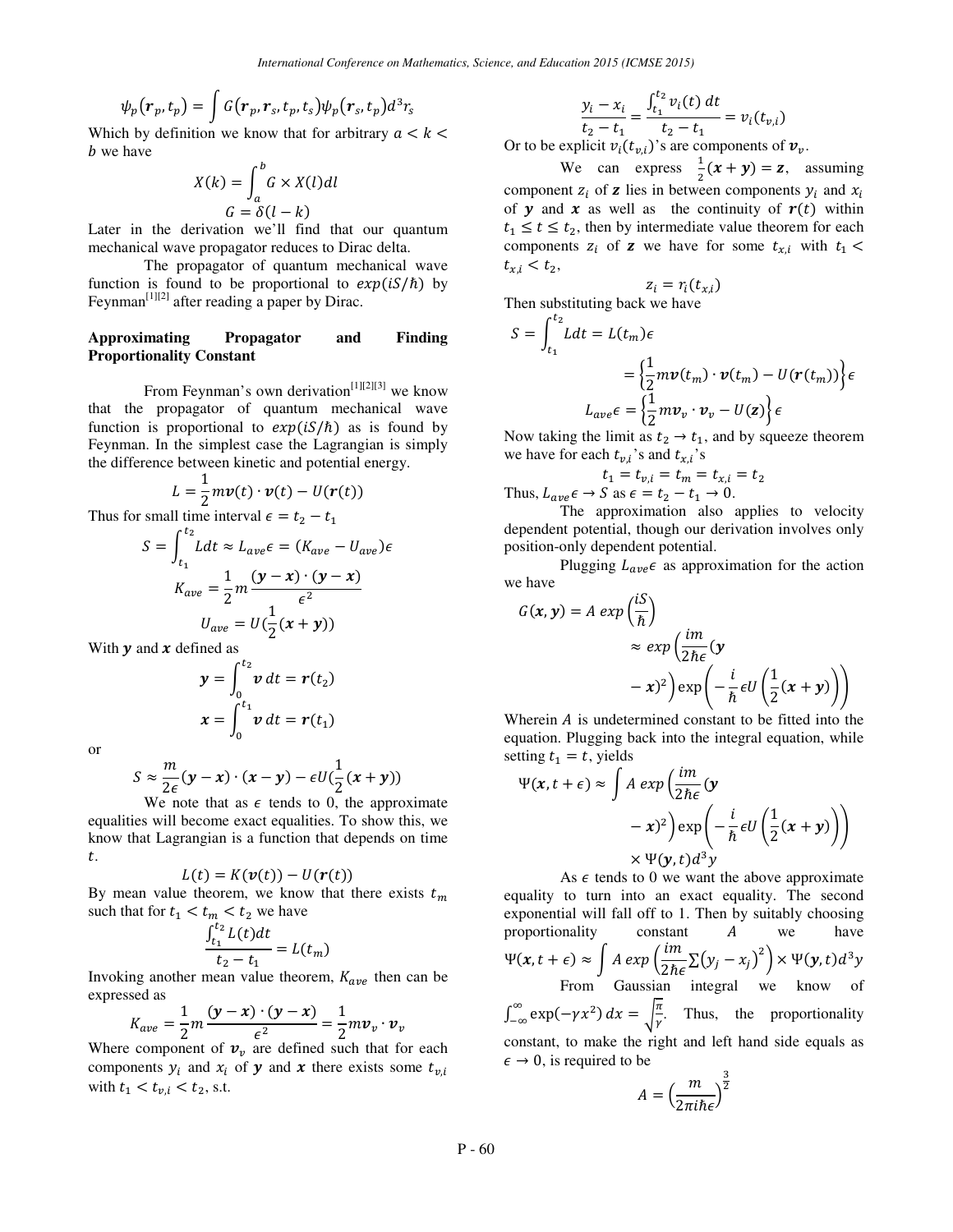But we also know of a Dirac delta representation  $\delta(x) = \lim_{\alpha \to 0} \frac{1}{\sqrt{2\pi}}$  $\frac{1}{\sqrt{2\pi i \alpha}} \exp(\frac{ix^2}{2\alpha})$ . That is the proportionality constant turns our propagator into a representation of Dirac delta as  $\epsilon \to 0$ . Thus, the propagator function indeed reduce to Dirac delta as  $\epsilon = t_2 - t_1 \rightarrow 0$ . Hence, as  $\epsilon \rightarrow 0$ , we have

$$
\Psi(x,t) = \int \prod_{j=1}^3 \{\delta(y_j - x_j)\} \times \Psi(y,t) d^3y
$$

Computationally it means that we only need to integrate over a small neighborhood of  $x$  to know how the wave function behaves in short time  $\epsilon$ .

### **Expansion and Helpful Identities**

From here on, we'll derive Schrodinger Equation following roughly Feynman's<sup>[3]</sup> leads. Starting with  $\overline{a}$ 

$$
\Psi(x, t + \epsilon) \approx \int A \prod_{j=1}^{3} \left\{ exp\left(\frac{im}{2\hbar\epsilon}(y_j - x_j)^2\right) \right\} \exp\left(-\frac{i}{\hbar} \epsilon U\left(\frac{1}{2}(x + y)\right)\right) \times \Psi(y, t) d^3y
$$

Use substitution  $\zeta = y - x$ , to get

$$
\Psi(x, t + \epsilon) \approx \int A \prod_{j=1}^{3} \left\{ exp\left(\frac{im}{2\hbar \epsilon} \zeta_{j}^{2}\right) \right\} \exp\left(-\frac{i}{\hbar} \epsilon U\left(x + \frac{\zeta}{2}\right)\right) \times \Psi(x + \zeta, t) d^{3}\zeta
$$

Expanding everything out<sup>[4]</sup>, except  $exp\left(\frac{im}{2\hbar\epsilon}\zeta_j^2\right)$  factor, like what Feynman did gives

$$
\beta := -\frac{i}{\hbar} \epsilon U \left( x + \frac{\zeta}{2} \right)
$$
  
\n
$$
exp(\beta) = 1 + \beta + \frac{\beta^2}{2!} + \frac{\beta^3}{3!} + \cdots
$$
  
\n
$$
U \left( x + \frac{\zeta}{2} \right) = \left\{ 1 + \left( \sum_{j=1}^3 \frac{\zeta_j}{2} \frac{\partial}{\partial x_j} \right) + \frac{1}{2!} \left( \sum_{j=1}^3 \frac{\zeta_j}{2} \frac{\partial}{\partial x_j} \right)^2 + \cdots + \frac{1}{n!} \left( \sum_{j=1}^3 \frac{\zeta_j}{2} \frac{\partial}{\partial x_j} \right)^n + \cdots \right\} U(x)
$$
  
\n
$$
\Psi(x + \zeta, t) = \left\{ 1 + \left( \sum_{j=1}^3 \zeta_j \frac{\partial}{\partial x_j} \right) + \frac{1}{2!} \left( \sum_{j=1}^3 \zeta_j \frac{\partial}{\partial x_j} \right)^2 + \cdots + \frac{1}{n!} \left( \sum_{j=1}^3 \zeta_j \frac{\partial}{\partial x_j} \right)^n + \cdots \right\} \Psi(x, t)
$$

We know of Gaussian integral

$$
\int_{-\infty}^{\infty} \exp(-\gamma x^2) \, dx = \sqrt{\frac{\pi}{\gamma}}
$$

Using Feynman's favorite, differentiating under the integral sign gives

$$
\int_{-\infty}^{\infty} x^2 \exp(-\gamma x^2) dx = \frac{1}{2\gamma} \sqrt{\frac{\pi}{\gamma}}
$$

Differentiating  $\gamma$  n times we have

$$
\int_{-\infty}^{\infty} (-x^2)^n \exp(-\gamma x^2) dx = \frac{\partial^n}{\partial \gamma^n} \sqrt{\frac{\pi}{\gamma}}
$$

$$
\frac{\partial^n}{\partial \gamma^n} \sqrt{\frac{\pi}{\gamma}} = \left(-\frac{1}{2}\right) \left(-\frac{3}{2}\right) \left(-\frac{5}{2}\right) \dots \left(-\frac{2n-1}{2}\right) \sqrt{\pi} \gamma^{-\frac{2n+1}{2}}
$$

$$
= \left(-\frac{1}{2}\right)^n (2n-1)!! \sqrt{\pi} \gamma^{-\frac{2n+1}{2}}
$$

$$
\int_{-\infty}^{\infty} (x^2)^n \exp(-\gamma x^2) dx = \frac{1}{2^n} (2n-1)!! \sqrt{\pi} \gamma^{-\frac{2n+1}{2}}
$$

For  $n > 0$ , where we have defined  $l!! = 1 \times 3 \times 5 \times ... \times$  $l$  as double factorial.

Other identities which will be of uses are

$$
\int_{-\infty}^{\infty} (odd function) dx = 0
$$
  
(odd function) × (even function)  
= (odd function)

We have a formula for trinomial expansion

$$
(A+B+C)^n = \sum_{i,j,k} \frac{n!}{i! \, j! \, k!} A^i B^j C^k
$$

While  $i + j + k = n$ 

With above identities it's possible to evaluate every terms of

$$
\Psi(x, t + \epsilon) \approx \int A \prod_{j=1}^{3} \left\{ exp\left(\frac{im}{2\hbar\epsilon} \zeta_j^2\right) \right\}
$$

$$
\times \left(1 + \beta + \frac{\beta^2}{2!} + \frac{\beta^3}{3!} + \cdots \right)
$$

$$
\times \Psi(x + \zeta, t) d^3 \zeta
$$

#### **Derivation**

To ease our calculation we'll state it beforehand that we'll divide both sides of the integral equation by  $\epsilon$ , and take the limit  $\epsilon \to 0$ , making any nonlinear terms of  $\epsilon$  in the  $exp(\beta)$  factor dies off. So, we have

$$
\Psi(x, t + \epsilon) \approx \int A \prod_{j=1}^{3} \left\{ exp\left(\frac{im}{2\hbar\epsilon} \zeta_j^2\right) \right\}
$$

$$
\times \left\{ \Psi(x + \zeta, t) + \beta \Psi(x + \zeta, t) \right\} d^3 \zeta
$$

To get more picture on what's happening inside each terms we will write out expanded form of the equation. First, we redefine some terms to avoid notational mess.

$$
N_n = \frac{1}{n!} \left( \sum_{j=1}^3 \zeta_j \frac{\partial}{\partial x_j} \right)^n \Psi(x, t)
$$

$$
P_p = \frac{1}{p!} \left( \sum_{j=1}^3 \zeta_j \frac{\partial}{\partial x_j} \right)^p \Psi(x, t)
$$